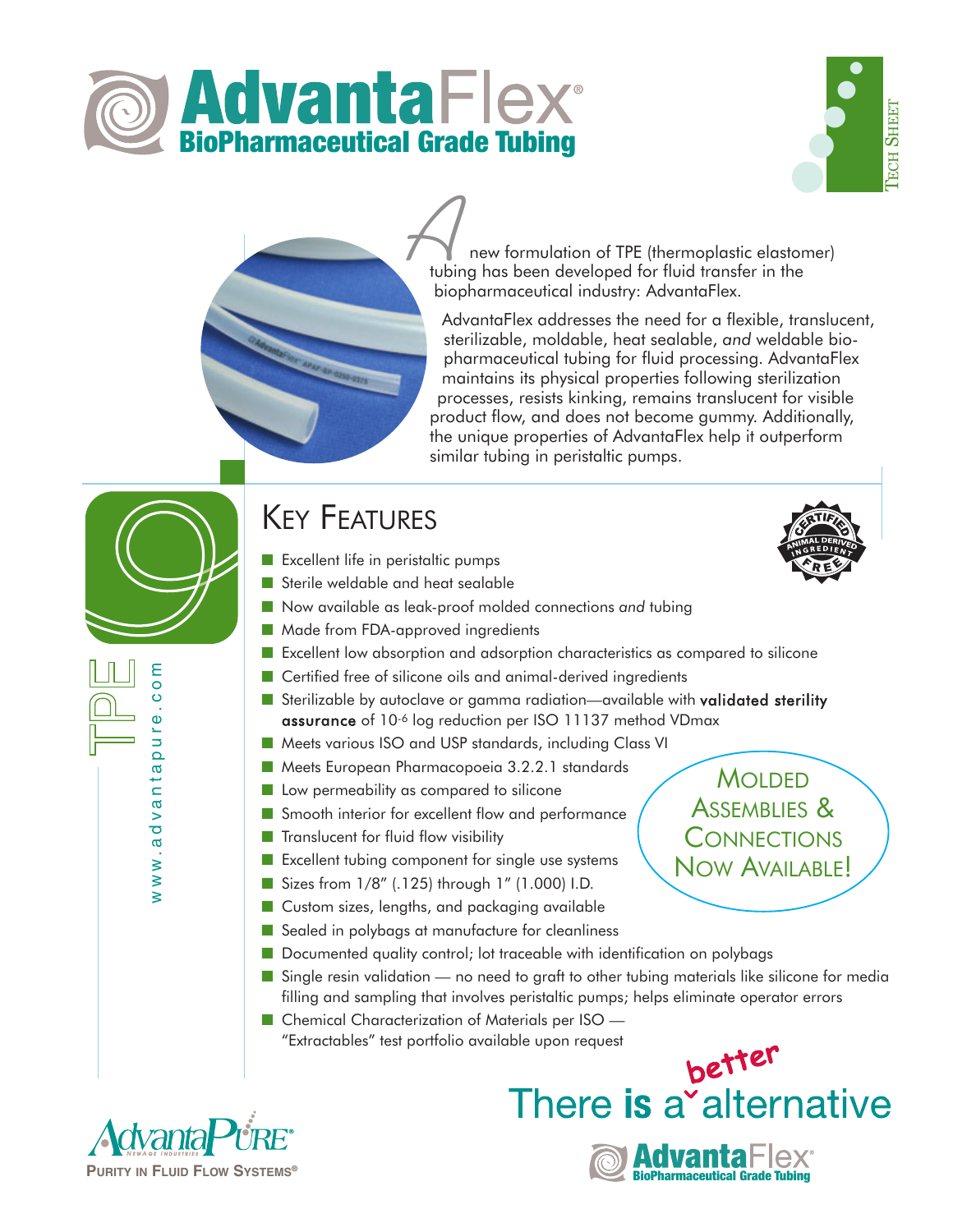





#### **SPECIFICATIONS**

|                   |              | I.D.  |       |       |       | O.D.  |       | Working                                 |       | <b>Standard</b>  |
|-------------------|--------------|-------|-------|-------|-------|-------|-------|-----------------------------------------|-------|------------------|
| <b>Product</b>    | <b>Notes</b> |       |       |       | Wall  |       |       | <b>Pressure</b>                         |       | <b>Available</b> |
| <b>Number</b>     |              | (in.) | (mm.) | (in.) | (mm.) | (in.) | (mm.) | at $70^{\circ}$ F (21.1 <sup>o</sup> C) |       | Length           |
|                   |              |       |       |       |       |       |       | (PSI)                                   | (Bar) | $({\bf ft.})$    |
| APAF-BP-0125-0250 | 垰            | .125  | 3.18  | .063  | 1.59  | .250  | 6.35  | 30                                      | 2.1   | 50, 100          |
| APAF-BP-0188-0313 | $\ddagger$   | .188  | 4.76  | .063  | 1.59  | .313  | 7.94  | 23                                      | 1.6   | 50, 100          |
| APAF-BP-0188-0375 | $^+$         | .188  | 4.76  | .094  | 2.38  | .375  | 9.52  | 32                                      | 2.2   | 50, 100          |
| APAF-BP-0250-0375 | $\ddagger$   | .250  | 6.35  | .063  | 1.59  | .375  | 9.52  | 20                                      | 1.4   | 50, 100          |
| APAF-BP-0250-0438 | t‡           | .250  | 6.35  | .094  | 2.38  | .438  | 11.11 | 23                                      | 1.6   | 50, 100          |
| APAF-BP-0250-0500 | $\ddagger$   | .250  | 6.35  | .125  | 3.18  | .500  | 12.70 | 30                                      | 2.1   | 50, 100          |
| APAF-BP-0313-0438 | t‡           | .313  | 7.94  | .063  | 1.59  | .438  | 11.11 | 21                                      | 1.4   | 50, 100          |
| APAF-BP-0313-0500 | $\ddagger$   | .313  | 7.94  | .094  | 2.38  | .500  | 12.70 | 24                                      | 1.6   | 50, 100          |
| APAF-BP-0375-0500 | $\ddagger$   | .375  | 9.52  | .063  | 1.59  | .500  | 12.70 | 18                                      | 1.3   | 50, 100          |
| APAF-BP-0375-0625 | t‡           | .375  | 9.52  | .125  | 3.18  | .625  | 15.88 | 24                                      | 1.6   | 50, 100          |
| APAF-BP-0500-0750 | t‡           | .500  | 12.70 | .125  | 3.18  | .750  | 19.05 | 22                                      | 1.5   | 50, 100          |
| APAF-BP-0625-0875 | t‡           | .625  | 15.88 | .125  | 3.18  | .875  | 22.23 | 18                                      | 1.3   | 50, 100          |
| APAF-BP-0750-1000 | t‡           | .750  | 19.05 | .125  | 3.18  | 1.000 | 25.40 | 17                                      | 1.2   | 50, 100          |
| APAF-BP-0750-1125 | t‡           | .750  | 19.05 | .188  | 4.76  | 1.125 | 28.58 | 18                                      | 1.3   | 50, 100          |
| APAF-BP-1000-1375 | $\ddagger$   | 1.000 | 25.40 | .188  | 4.76  | 1.375 | 34.93 | 18                                      | 1.3   | 25               |

Sold by standard coil length only. Add length suffix code to product number when ordering—see the Coil Length Legend at right for length suffix codes. Example: 50 ft. of .125 in. I.D. x .250 in. O.D. tubing is product number APAF-BP-0125-0250L. Coils are supplied in heat-sealed polybags and bulk packed. Contact your AdvantaPure Sales Representative for other packaging options.

#### **Coil Length Legend:**

 $= 25$  feet

 $L = 50$  feet  $K = 100$  feet

#### **Notes Legend:**

†Available in other lengths on spools—call for details. ‡Certain lengths available double bagged—call for details.

#### APPLICATIONS

- Sterile filling
- Vaccine production
- Pharmaceutical sampling and delivery systems
- Peristaltic pump transfer
- Single-use systems
- Bioreactor processes
- Cell media, harvesting, and fermentation
- Pharmaceutical production and processing
- High purity water transfer
- Filtration



■ Because of its ability to be sealed and welded, AdvantaFlex is ideal for filling and sampling applications.

> Phone: 215-526-2151 Toll Free Phone: 888-755-4370 www.advantapure.com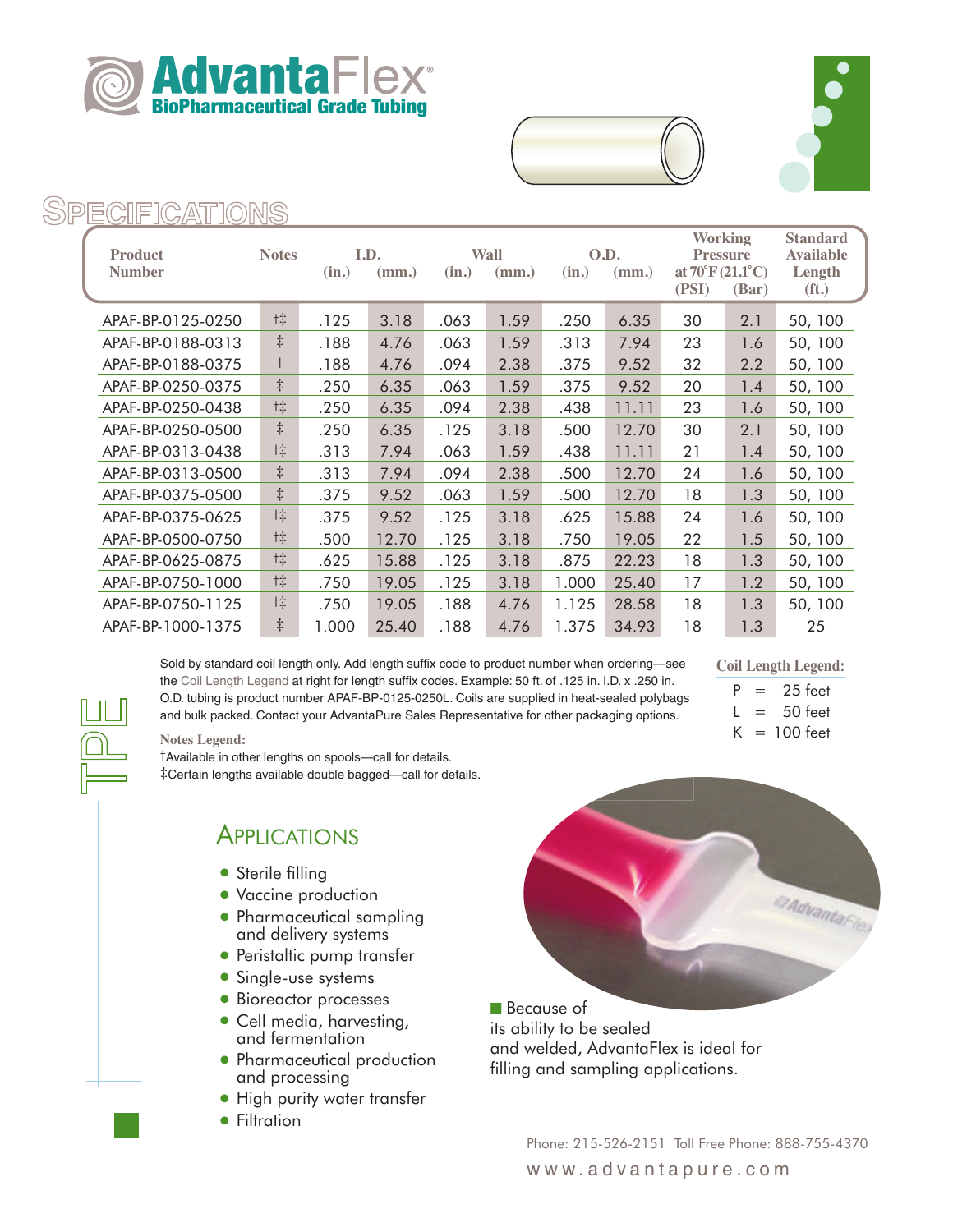### MOLDED ASSEMBLIES & CONNECTIONS

- •Build a complete single use system from AdvantaFlex
	- •Eliminates the need to splice silicone tubing sections into a process line
	- Helps reduce the number of barbed fittings and cable ties needed *and* their potential for contamination, leaks, and a wasted batch of product
	- Molded connections provide a smooth inner surface for even, unrestricted flow
	- Choose from T's, Y's, crosses, reducers, mini and standard Tri-Clamps®, and BioClosure® container closure systems
- Available with validated sterility assurance of 10-6 log reduction per ISO 11137 method VDmax



■ Container closure inserts such as GL45's can be molded from AdvantaFlex.

■ Excellent weldability and sealability allows leak-free, sterile connections for sampling and storage applications. AdvantaFlex is compatible with all portable welding and heat-sealing equipment.



■ AdvantaFlex biopharmaceutical tubing offers excellent life in peristaltic pumps.

Phone: 215-526-2151 Toll Free Phone: 888-755-4370 www.advantapure.com